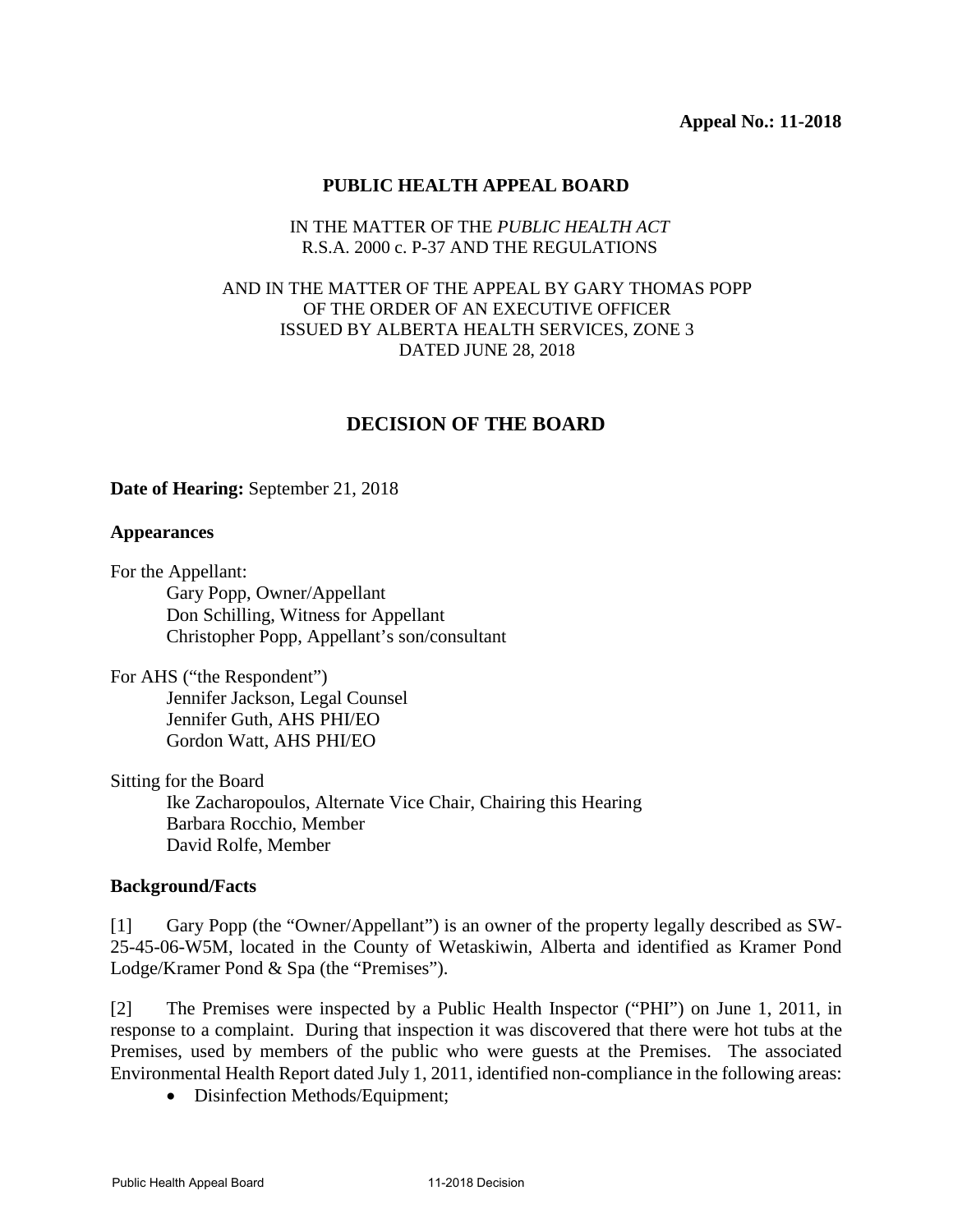- Recirculating System;
- Records/Record Keeping;
- Bacteriological Quality; and
- Chemical Quality.

[3] On June 22, 2011, an Executive Officer (the "EO") provided the Owner with "copies of the Public Health Act; Swimming Pool, Wading Pool and Spray Park Regulation, AR 293/2006 and the associated Pool Standards (2006)". Thirteen key requirements of the Regulation and Standard were identified uniformly for all hot tubs, along with the respective compliance date for each key requirement.

[4] On July 1, 2011, the Owner advised the EO that three of the eight hot tubs were not in operation. The parties exchanged information regarding hot tub compliance requirements through 2011. The Premises was re-inspected on July 7, 2011, and August 12, 2011.

[5] Inspections were conducted by the PHI on July 13, 2017, and September 15, 2017. On September 26, 2017, the Owner and the PHI discussed by email the waiver application process, agreeing to reconnect in spring 2018. On October 12, 2017, and May 1, 2018 the PHI provided the Owner with the Pool Standards as amended in 2017.

[6] The parties reengaged in 2018, resulting in an inspection on June 14, 2018, of four hot tubs at the Premises. The inspection reports indicated non-compliance in a number of areas, including:

- Bacterial water quality;
- Chemical water quality;
- Filtration/circulation:
- Testing, monitoring and record keeping,
- Written policies.

[7] On June 23, 2018, the Owner submitted chemical records for the hot tubs.

[8] On June 28, 2018, a meeting was held between the Owner and AHS staff. An Executive Order (the "Work Order") issued by EO Jennifer Guth on the same date was delivered to the Owner at this meeting. The Work Order identified conditions at the Premises; breaches of the *Alberta Public Health Act*, R.S.A 2000. c. P-37 (the "Act"), the *Public Swimming Pools Regulation*, Alberta Regulation 204/2014 (the "Pools Regulation") and the Pool Standards observed during the June 14, 2018, inspection and ordered and directed work to be undertaken and completed by the Owner by July 12, 2018 (Exhibit 2).

[9] On July 4, 2018, a Notice of Appeal from the Owner was received by the Public Health Appeal Board (the "PHAB") (Exhibit 3).

[10] Upon re-inspection of the Premises on July 20, 2018, the EO issued further Executive Orders that day, ordering the closure of eight hot tubs at the Premises and directing work to be completed by the Owner in and about the Premises to the satisfaction of the EO (the "Closure Orders"). The Closure Orders were not appealed by the Owner and were not before the Board.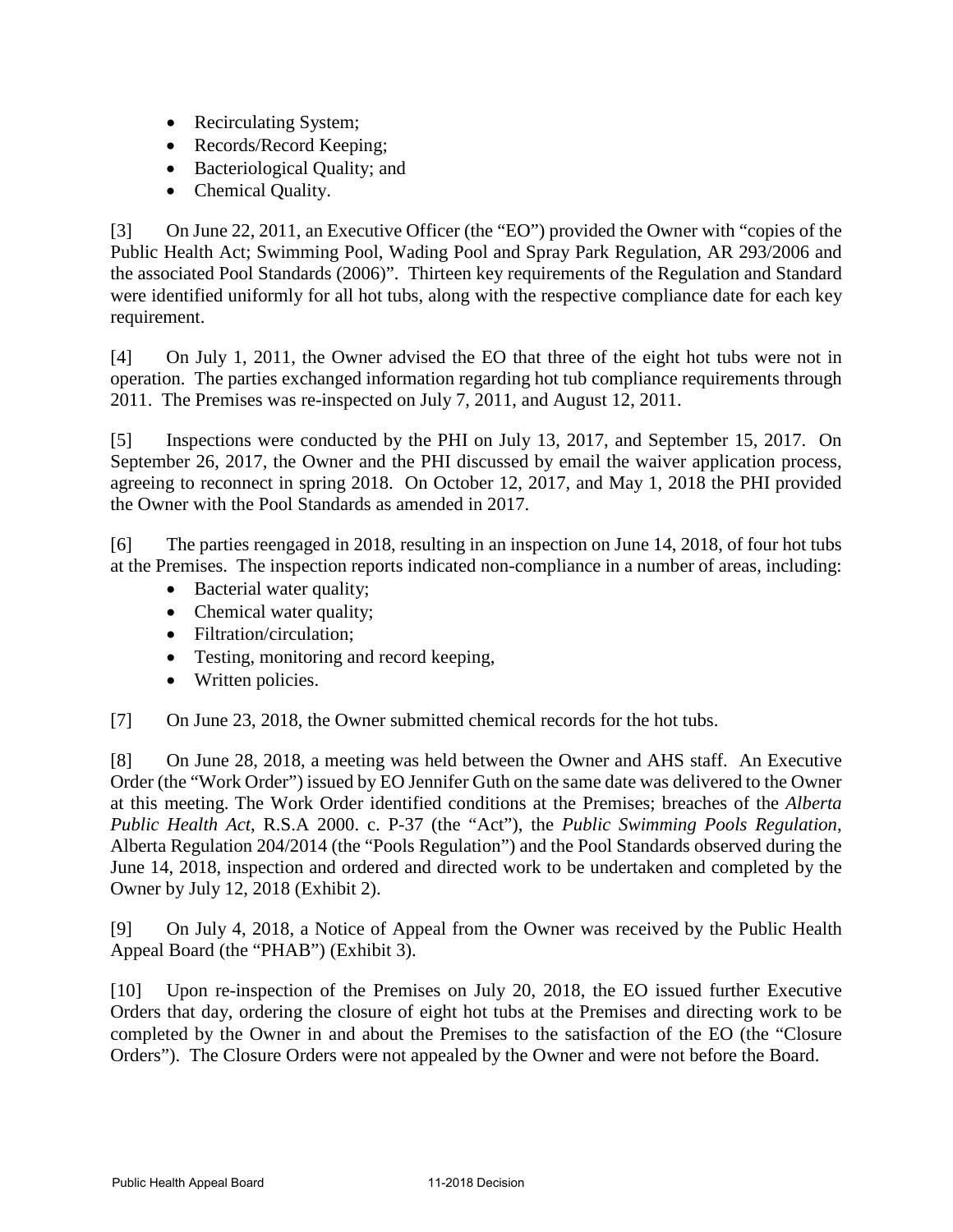[11] A hearing was held on September 14, 2018, whereby a Board addressed the Respondent's application to render the Appeal moot. It was decided that the Appeal was not moot and a hearing of the Appeal was scheduled for September 21, 2018.

# **Jurisdiction to Hear the Matter**

[12] The parties had no objections to the Board as constituted, or with the Board's jurisdiction to hear the Appeal.

[13] There was no issue raised regarding the timing of the Appeal.

# **Issues**

- [14] The issues for the Board's consideration on this matter were as follows:
	- (a) Did the EO improperly apply the Act and the Pools Regulation to the Appellant's actual operation and use of the hot tubs?
	- (b) Did the EO fail to consider all of the facts that were available*?*

[15] The Board acknowledged that the Appellant had expressed in its Notice of Appeal, a hope that the Board may "… at the very least establish regulations on out door (sic) stand-alone tubs of the residential sort based on tested technology which actually works". On July 11, 2018, the PHAB had advised the parties that it does not have jurisdiction to establish regulations. The Board did not consider the request to establish regulations a ground of appeal. This was confirmed with the parties at the outset of the hearing.

## **Board Decision**

[16] For reasons outlined herein, the Board decided to vary the Work Order dated June 28, 2018.

## **Submission of the Appellant**

[17] The Appellant submitted Exhibit 2, a binder with 17 tabs in support of its position. In appealing the Work Order, the Appellant was seeking "… to have the executive directive rescinded, or a variance granted and [the] tubs reopened at Kramer Pond Lodge …".

[18] The Appellant reviewed the operational history of the Premises, including the following:

- (a) Kramer Pond Lodge had been in operation for twenty two years prior to the inspection of June 1, 2011.
- (b) Starting with one dwelling and the first hot tub installed in 1988, the Premises became "… a very small back woods country lodge with twenty-one beds in sixteen bedrooms plus half a dozen sofa-hide-a-beds housed in three cottages and four cabins".
- (c) There were eight hot tubs on site "open only to the occupants of the cottage by which they stood". Use was limited to "whenever guests were at the lodge … no more than eight or ten days out of the month and for no more (sic) thirty six to forty eight hours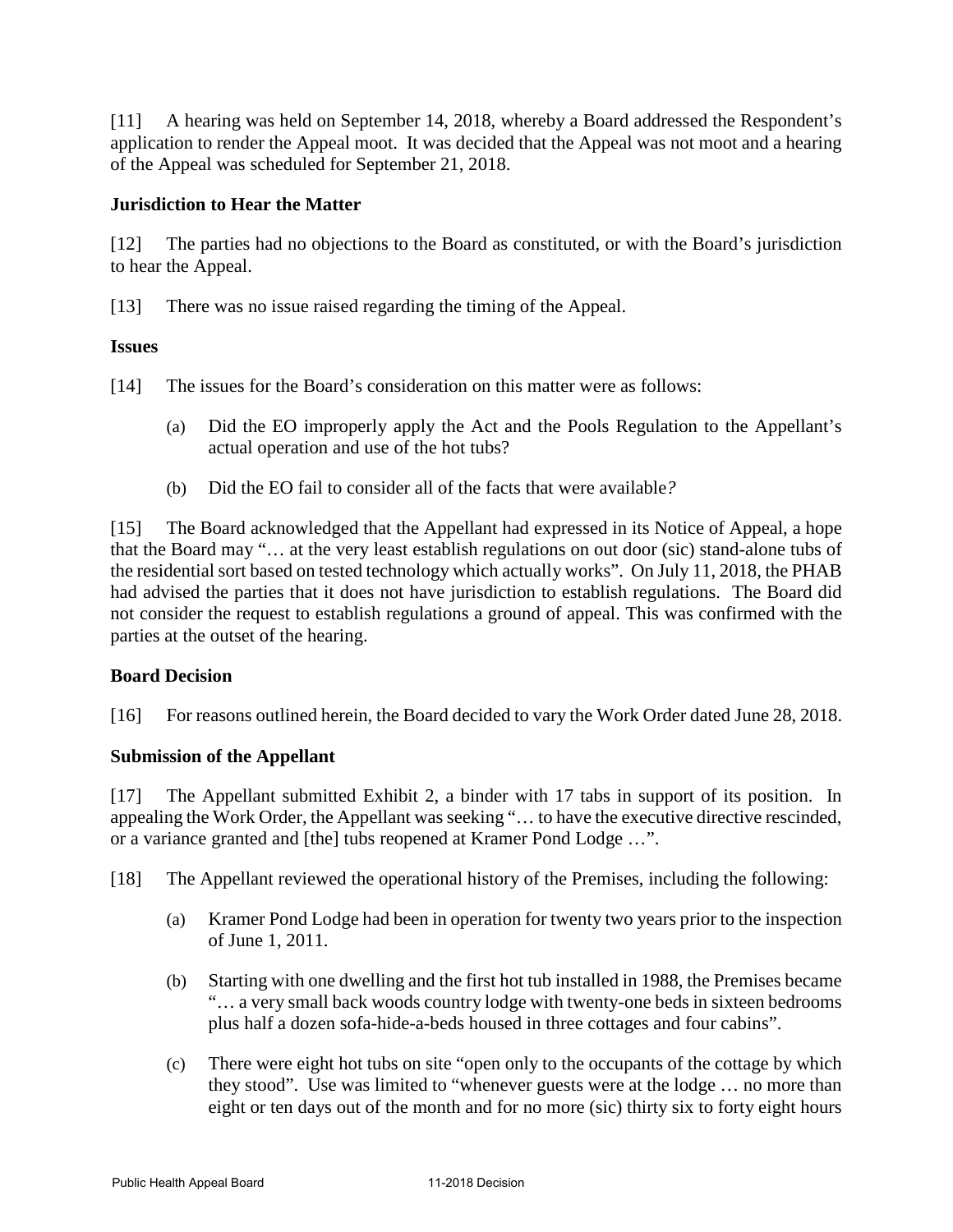at any given time … except for long weekends where usage might be extended to seventy two".

- (d) On July 1, 2011, the Appellant reported that only five hot tubs were "available for operation": HT-1, HT-4, HT-5, HT-6 and HT-8. Although the plan was to return the remaining hot tubs to service once the necessary work was completed, this did not happen.
- (e) At the time of the June 14, 2018, inspection there were four operational hot tubs at the Premises.

[19] The Appellant's presentation expressed financial and operational challenges reportedly encountered in attempting to meet the requirements of the Work Order, including the following:

- (a) The cost differential between the "water replacement" procedures historically utilized by the Appellant and the technical standards of the Pools Regulation and associated Pool Standards, especially auto controllers.
- (b) Difficulties finding "automated chemical feeding and monitoring equipment" and associated replacement parts, including auto controllers and probes, for the size/volume and location of the subject hot tubs.
- (c) The purported impact, including "deterioration of … ground water supply" and "power interruptions", of industry activity in proximity to the Premise on the application of the technical standards of the Pools Regulation.
- (d) A perceived lack of guidance from AHS staff regarding "viable brands" of automated chemical feeding and monitoring equipment available to the Appellant.
- (e) Reported variances between the certification and operational standards of the National Swimming Pool Foundation (the "NSPF"), the regulatory scheme of the State of Colorado and the technical standards of the Pools Regulation.
- (f) The lack of guidance from either the NSPF or the Pools Regulation regarding retrofitting premanufactured hot tubs to meet the standards of the Pools Regulation and associated Pool Standards, which the Appellant advocated were more appropriate for generally commercial operations involving larger water volume and continuous flow.
- (g) Challenges balancing the hot tub standards and certification requirements of underwriters with the technical standards of the Pools Regulation.
- (h) The Appellant referenced the operation of "… semi-private or semi-public tubs in use from Mexico to BC and from the Laurentians to the Rockies, all without autocontrollers …".
- (i) The Appellant submitted that converting outdoor stand-alone hot tubs to "make them adhere to all aspects of Alberta Pool Regulations is impossible …".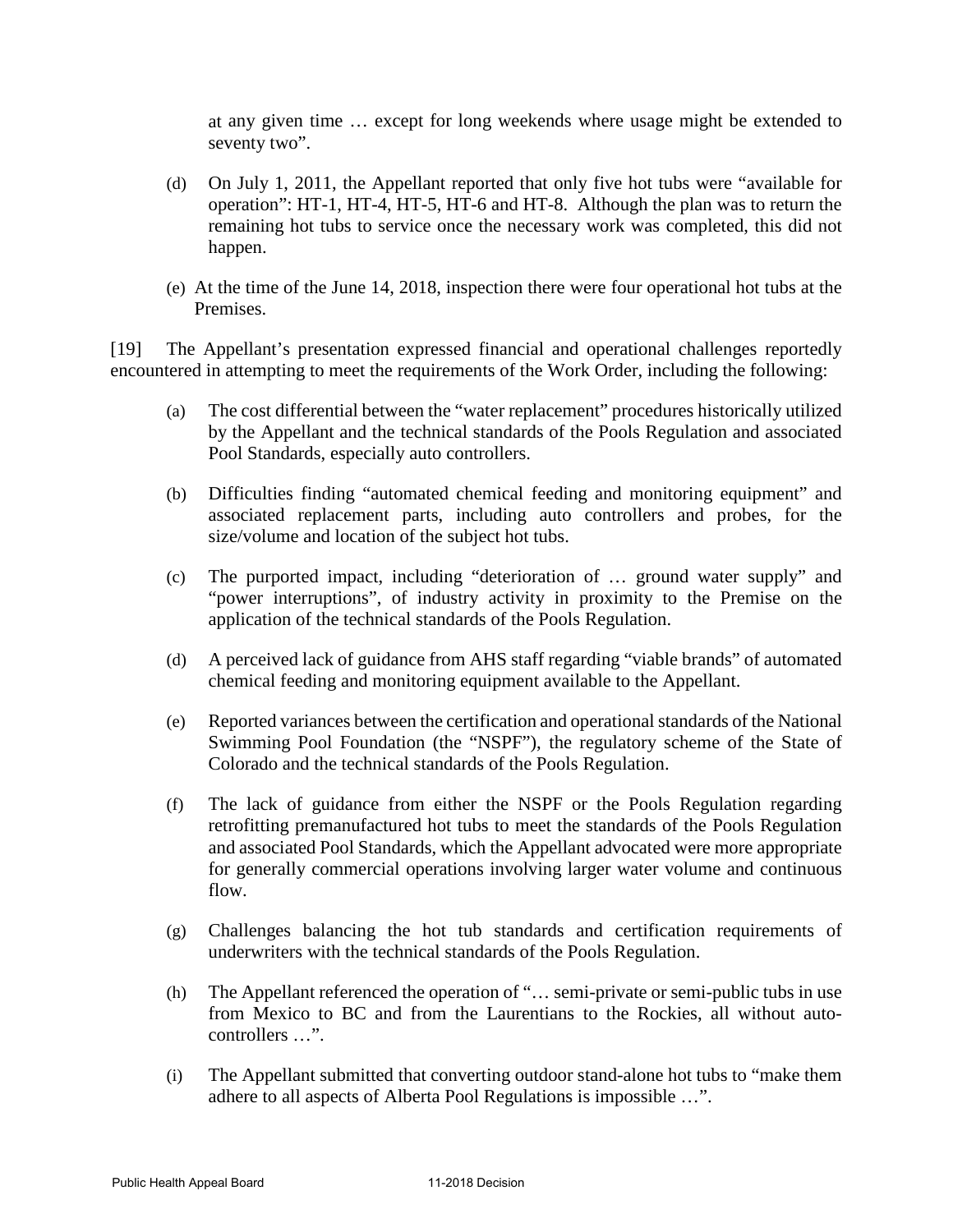- [20] The Appellant's evidence regarding the Work Order is summarized as follows:
	- (a) Four tubs were closed and de-commissioned in 2011. The premises was shut down at times when the Owners were absent.
	- (b) Operating hot tubs were filled, heated and balanced immediately prior to guests' arrival and drained when guests departed. They would not operate again until the arrival of the next guests.
	- (c) In order to submit water samples on Tuesdays as requested, "at least one tub would run all week long …". Hot tubs were flushed, backwashed and new filters were installed mid-week when guests were staying for a week or more.
	- (d) Hot tub chemistry was "tested and recorded daily and on a weekly basis" when the hot tubs were in use. The Appellant argued that it was not reasonable to expect that empty hot tubs would be tested.
	- (e) The turnover rate for the hot tubs was effectively superior to larger pools due to lower volume and operational effectiveness.
	- (f) Changes in AHS representatives (PHIs/EOs) reportedly resulted in a loss of continuity and familiarity as new staff was introduced to the Premises without the benefit of past exchanges between the Owner and AHS staff.
	- (g) The inspection of July 13, 2017, found the hot tubs to be compliant and the operational procedures had not changed by the time of the June 14, 2018, inspection leading to the Work Order.

[21] The Appellant questioned the applicability of the Pools Regulation to the Premises, arguing that their semi-private/semi-public, stand-alone nature and their intermittent use were not addressed.

[22] The Appellant also addressed the results of a meeting with AHS on June 28, 2018, where the Appellant "… attempted to secure a waiver on certain aspects of the regulations …" This was identified by the Appellant as "The McLeod Directive".

[23] Further, the Appellant addressed the Executive Orders (the Closure Orders) dated July 20, 2018, identified by the Appellant as "The Watt Closure Report". The Board confirmed with the parties that the Closure Orders were not before the Board.

[24] The Appellant's arguments are summarized as follows:

- (a) The AHS representatives were not CSA/UL certified to direct structural changes to the hot tubs that could put the Owner's insurance and/or warranty at risk.
- (b) The Work Order did not take into account that the mandated equipment, including auto controllers, required extensive retrofitting of the hot tubs that created insurance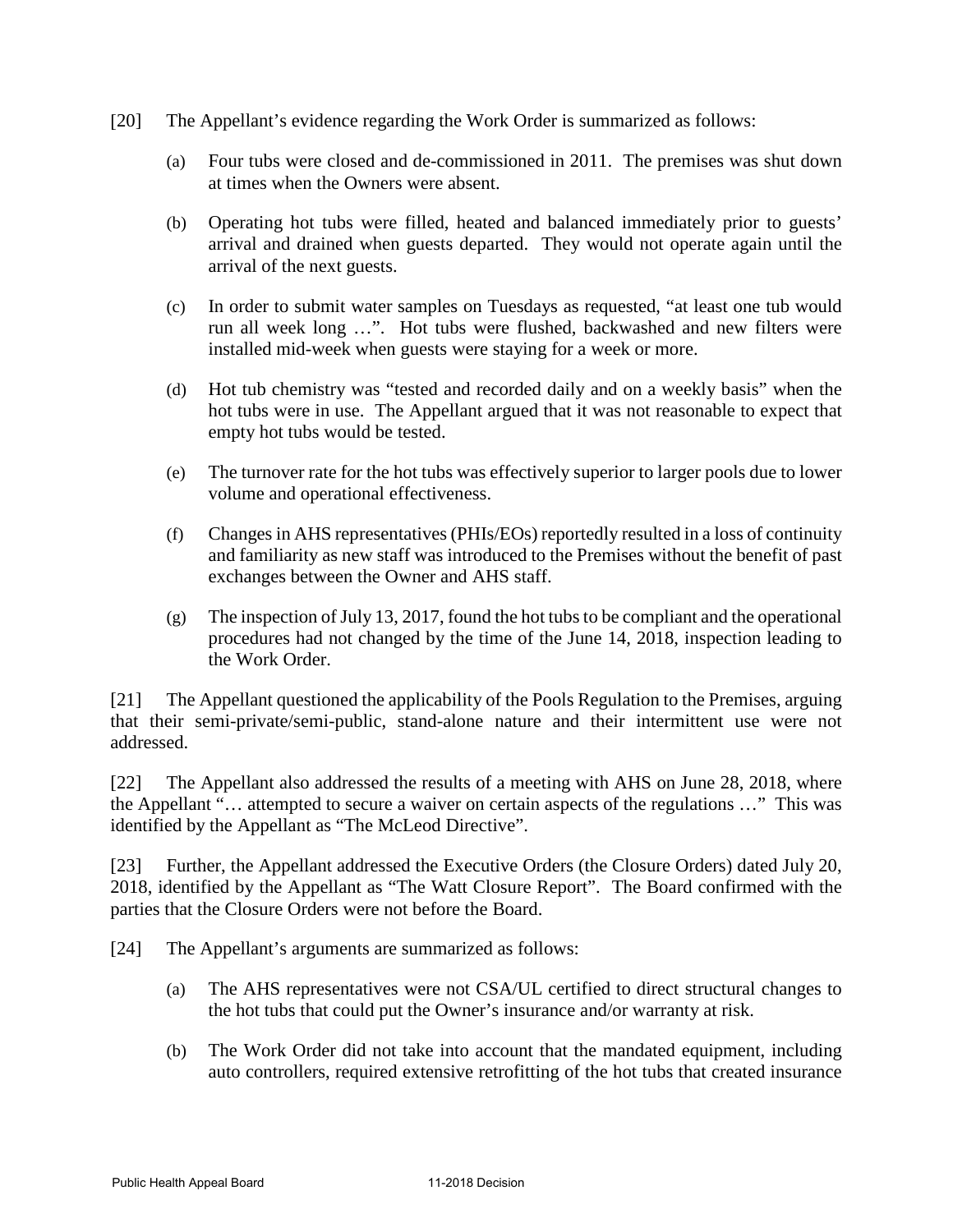and warranty concerns. Further, the equipment had proven to be unreliable, potentially placing public health at risk.

- (c) The AHS representatives had never enquired about occupancies to determine whether the water sample rate submissions were aligned with occupancies, so any suggestion that submissions were insufficient was unsubstantiated.
- (d) The location of the Premises limited the ability to get water samples to testing facilities.

## **Submission of the Respondent**

[25] The Respondent submitted Exhibit 5, a binder with 21 tabs in support of its position. The following evidence was put forward:

- (a) A review of changes over time in the regulatory scheme regarding the operation of public pools, including the requirement for automated controllers.
- (b) A review of the historic engagement between AHS and the Appellant.
- (c) A review of the inspection reports from June 14, 2018, summarized under paragraph [6]. EO Guth confirmed that she participated in that inspection which involved the four hot tubs operating at that time. Further, she issued the Work Order and participated in the meeting between AHS representatives and the Appellant on June 28, 2018, when the Work Order was delivered to the Appellant.
- (d) A review of the water samples from the Premises recorded by ProvLab indicating the following sample rate submission percentages (based on PHI expectations that four hot tubs were used each week from mid-May to mid-September):
	- 65% from May to September 2011;
	- 39% from May to September 2012;
	- 53% from May to September 2013;
	- 28% from May to September 2014;
	- 33% from May to September 2015;
	- 26% from May to September 2016;
	- 13% from May to September 2017;
	- 39% from May to July 17, 2018.
- (e) Confirmation of the subsequent inspection of the Premises on July 20, 2018, which she did not attend, and the subsequent Closure Orders.
- (f) EO Watt spoke to his engagement with the Owner leading up to the June 14, 2018, inspection, including discussions on work needed to bring the hot tubs into compliance with the Pools Regulation. The EO suggested that it was difficult to gauge which hot tubs were operating at any given time and the Owner's submissions on the matter could not be disputed. However, in order to most effectively protect the public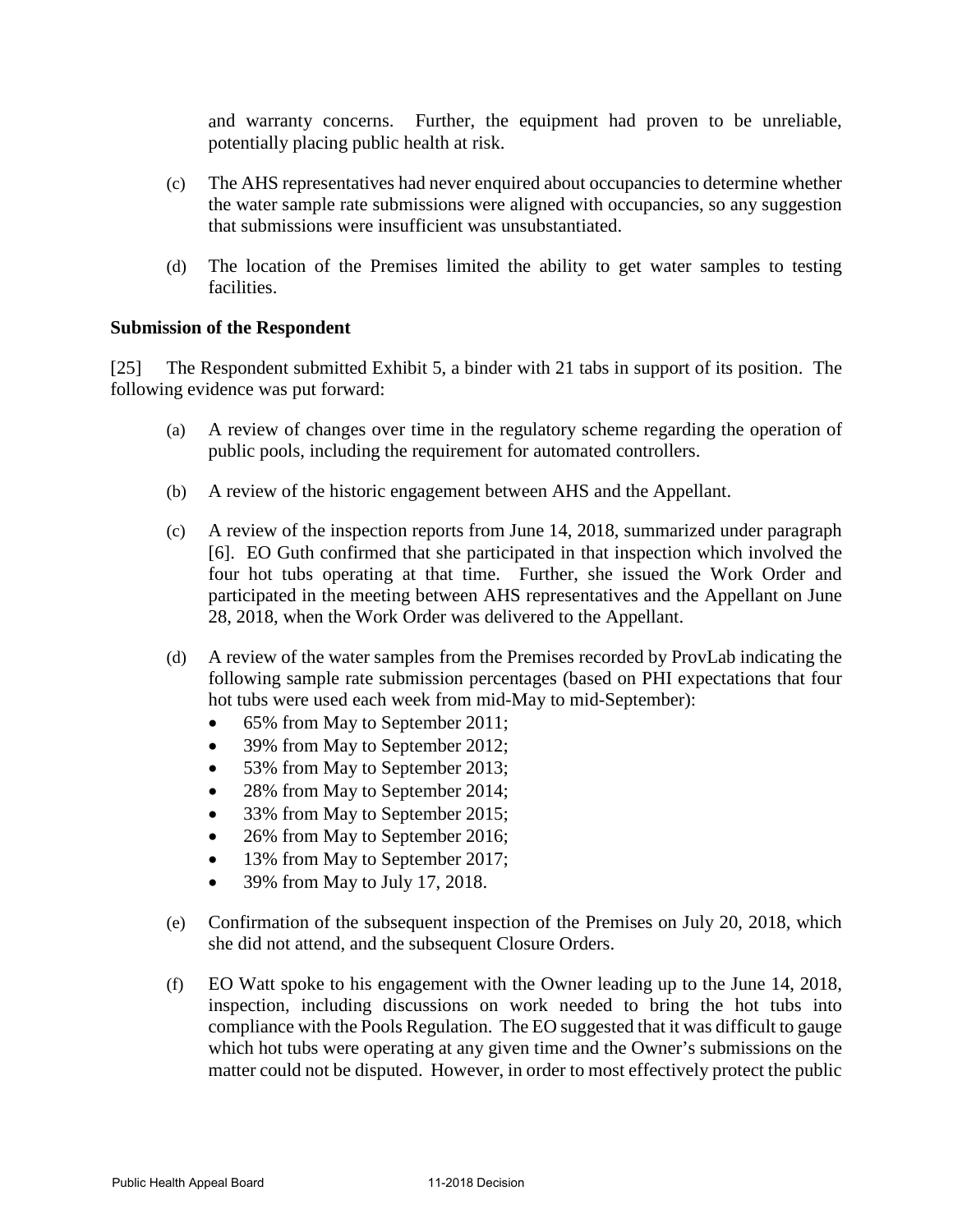health, it was appropriate to anticipate that all hot tubs may be used and to take the necessary steps to ensure they were compliant with the Pools Regulation.

- (g) The EO indicated that the Owner was given time to work toward compliance and appropriate steps were made, but full compliance was not realized. Primary concerns were inconsistencies with water chemistry and infrequent water sample testing. The Owner had the option of delivering water samples for testing before the hot tubs were emptied, or, if the Tuesday courier service was to be used, the hot tubs would have to operate until samples were taken. It was confirmed that there had been no complaints to AHS regarding the hot tubs.
- (h) It was accepted by the Respondent that Kramer Lodge was perhaps an atypical operation, however regulatory compliance was necessary. Notwithstanding the Appellant's best efforts, the hot tubs were not in compliance with the regulatory scheme. Once EO Guth became the lead on the file, she, in consultation with EO Watt, decided that stronger action was required to bring the hot tubs into compliance with the Pools Regulations.

# **Board Discussion and Findings**

[26] The June 28, 2018, Executive Order did not include orders to close. The Board was mindful that the subsequent Closure Orders were not appealed and not before the Board. Therefore, the Board did not consider the Appellant's request that the hot tubs at the Premises be reopened.

# *(a) Did the EO improperly apply the Act and the Pools Regulation to the Appellant's actual operation and use of the hot tubs?*

[27] The Board determined that the EO properly applied the Act and the Pools Regulations to the Appellant's operation and use of the hot tubs. This was based on the following:

[28] The Board acknowledged the Appellant's argument that the semi-private/semi-public, stand-alone nature and the intermittent use of the hot tubs were not addressed by the Pools Regulation.

[29] The Pools Regulation includes the following:

*1 In this Regulation,* 

*(g) "pool" means a public swimming pool and the public swimming pool's premises; …* 

*(j) "public swimming pool" means a structure that contains water that is used for recreational, therapeutic or other similar purposes and includes a swimming pool, wading pool, water spray park, whirlpool and any fountain or other artificially created pool of water;*

*…* 

*…* 

*(p) "whirlpool" means a structure containing water at a temperature above 30°C and that (i) is not drained, cleaned and refilled before use by each individual, and (ii) utilizes hydro-jet circulation or air induction bubbles, or both.*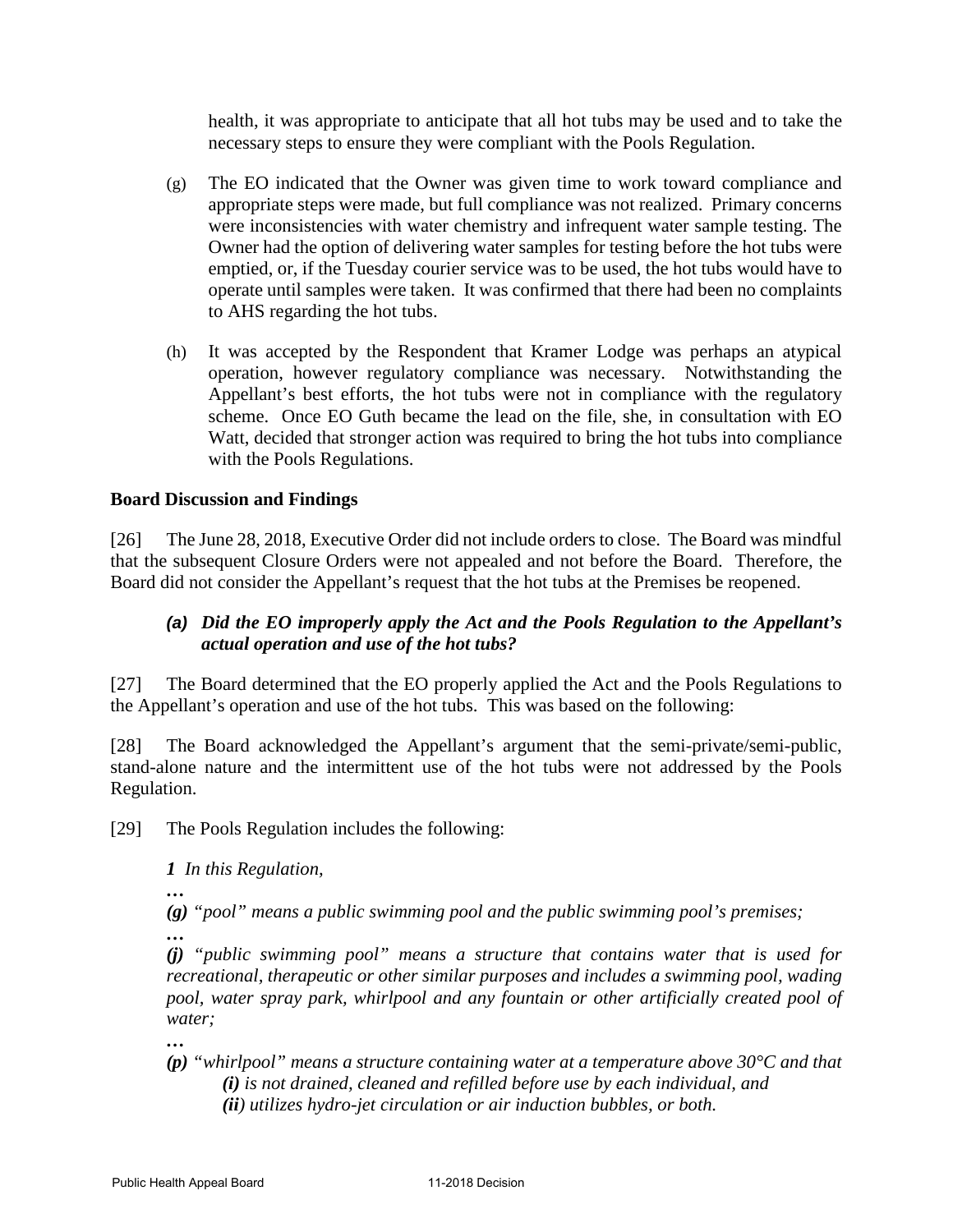*…*

*3(1) This Regulation applies to all pools.* 

 *(2) This Regulation does not apply to (a) a structure containing water constructed for the sole use by owners of a single family dwelling and their families and guests, (b) a natural pool, or (c) a pool of water that is drained, cleaned and filled after each use by each individual.*

- [30] The Board understood the description of the operation of the hot tubs to indicate they were not drained, cleaned and refilled before use by *each individual*.
- [31] It was not contested that the hot tubs were structures containing water at a temperature above 30°C and utilized hydro jet circulation or air induction bubbles, or both.
- [32] The Board acknowledged that the Appellant had a residence at the Premises. However, the Appellant's description of the Premises and its operation as a "little weekend getaway business", "a very small back woods country lodge with twenty-one beds in sixteen bedrooms plus half a dozen sofa-hide-a-beds housed in three cottages and four cabins" offering "weekend leases of private cottages" was found not to meet the conditions expressed under Section 3(2)(a) of the Pools Regulation.
- [33] Lastly, there was no argument or evidence that the hot tubs were natural pools.
- [34] In light of the above, the Board found that the hot tubs at the Premises were in fact "pools" under the Pools Regulation. It follows therefore, that the Pools Regulation applies to the hot tubs at the Premises.
- [35] Further, upon review of the *Application* clarification of the Pool Standards, which mirrors Section 3 of the Pools Regulation discussed under paragraph [28], the Board found that the Pool Standards also apply to the hot tubs at the Premises.
- [36] While the Board acknowledged the merit of CSA/UL standards, the Board found no such requirement for EOs under the Qualifications of Executive Officers Regulation, Alberta Regulation 51/1999.
- [37] The Act and the Pools Regulation provided no considerations, relaxations or exemptions based on the financial or operational challenges that may result in achieving compliance. The Board was mindful of, but not persuaded by, the Appellant's submissions regarding the challenges of "retrofitting" the hot tubs. However, in consideration of the parties' presentation of the Premises as atypical (both in terms of the location and the nature of the equipment on site), the Board was mindful that the *Waiver Regulation*, Alberta Regulation 298/2003 may provide some basis for relief to the Appellant. While there was discussion of a waiver initiative by the Appellant ("The McLeod Directive"), the Board was not presented with a formal request made by the Appellant, or an order regarding such a request. There was no appeal of any such order before this Board.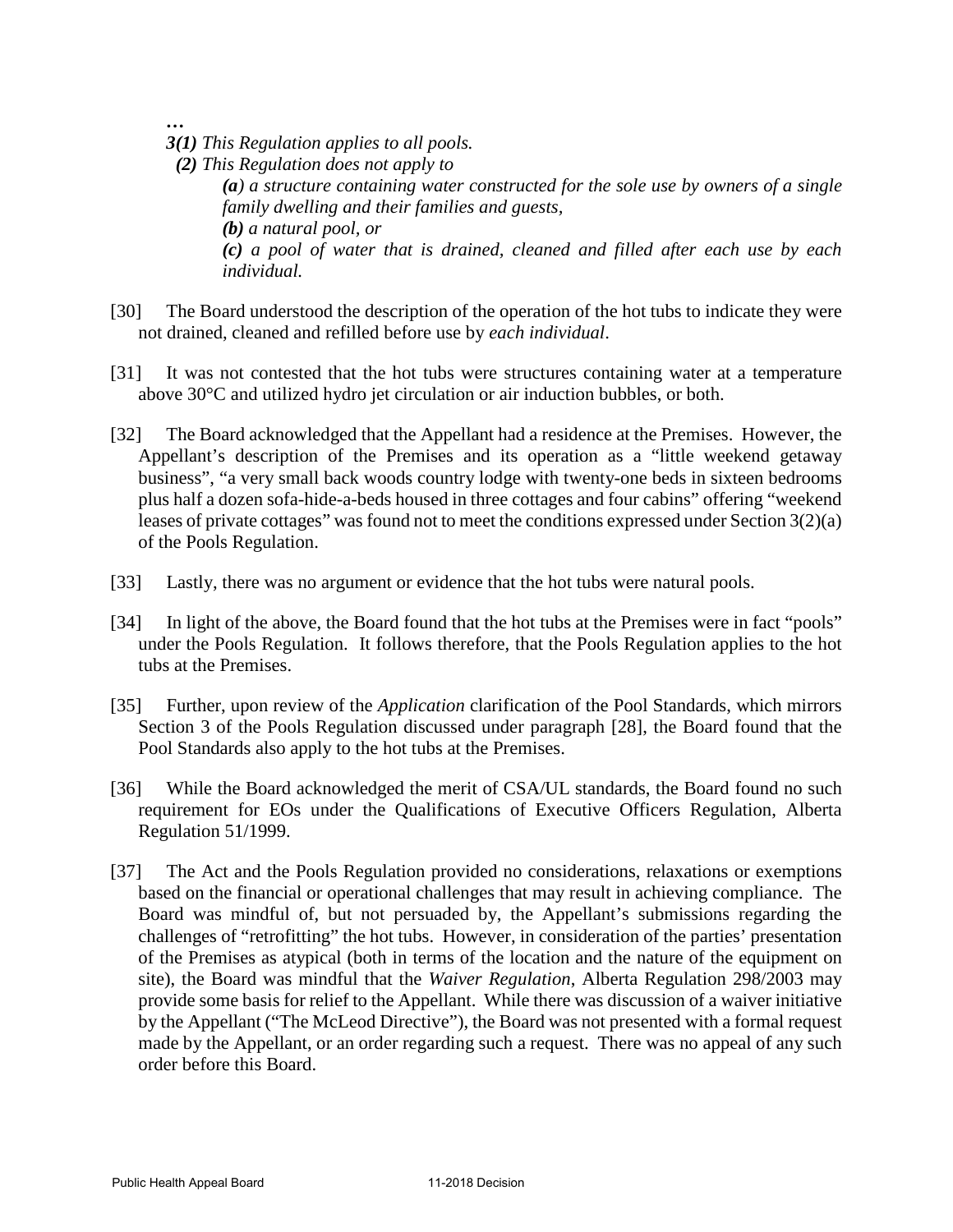- [38] The Board acknowledged the difficulties encountered by the Appellant in finding "automated chemical feeding and monitoring equipment" and associated replacement parts, including auto controllers and probes, notwithstanding its efforts to do so. The Board was mindful of the external challenges discussed by the Appellant, including the outlying location of the Premises, the reported deterioration of ground water and power interruptions, and the insurance and warranty considerations. However, the Board has no jurisdiction to offer alternative solutions outside the regulatory scheme. The Appellant's suggested operational options were understood by the Board not to be compliant with the Act and Pools Regulation. This was supported by the presentations from both parties.
- [39] The Board was not persuaded by the Appellant's references to the NSPF standards, the guidelines of hot tub manufacturers or the regulatory scheme of other jurisdictions, including the State of Colorado. These were understood to be alternatives to the Act and Pools Regulation. The Board found that the applicable regulatory scheme for the subject hot tubs is the Act and Pools Regulation. Looking to other subject experts and regulatory environments is not an alternative to the Alberta regulatory scheme.
- [40] The Board acknowledged the Appellant's reporting regarding a lack of direction and workable options available regarding hot tub retrofitting options, the perceived inconsistencies of past inspections and the changes in AHS representatives over time. While the Board recognized the challenges faced by the Appellant, the Board did not find these factors to support that there was an improper application of the Act and Pools Regulation by AHS.

# *(b) Did the EO fail to consider all of the facts that were available?*

- [41] The Board found that the EO failed to consider all of the facts that were available. This was based on the following:
- [42] The conditions noted on the Work Order included the following:

*"a. Water samples from the eight hot tubs, for microbiological analysis, have not been submitted on a consistent weekly basis during the summer operating season;* 

*b. The hot tub chemistry, has not been tested, monitored and recorded on a consistent, daily basis during the summer operating season;* 

*c. The hot tub water could not be verified as undergoing continuous 24 hour circulation;"…* 

- [43] The parties agreed that four hot tubs were inspected on June 14, 2018. The evidence included inspection reports for "Creek Cottage HT-1", "Pines Cottage HT-4", and "Cedars Cottage HT-6". The EO indicated that HT-5 (located at the Cedars Cottage) was also inspected. The Appellant reported that three hot tubs (HT-2, HT-3, HT-7) were "decommissioned in 2011 due to projected costs for auto-controller installations: ie. HT-2, HT-7, HT-3 & HT-8". This was not argued by the Respondent.
- [44] In light of this, the Board finds it is reasonable that water samples could not be submitted for hot tubs that were decommissioned and closed. Further, that hot tub chemistry could not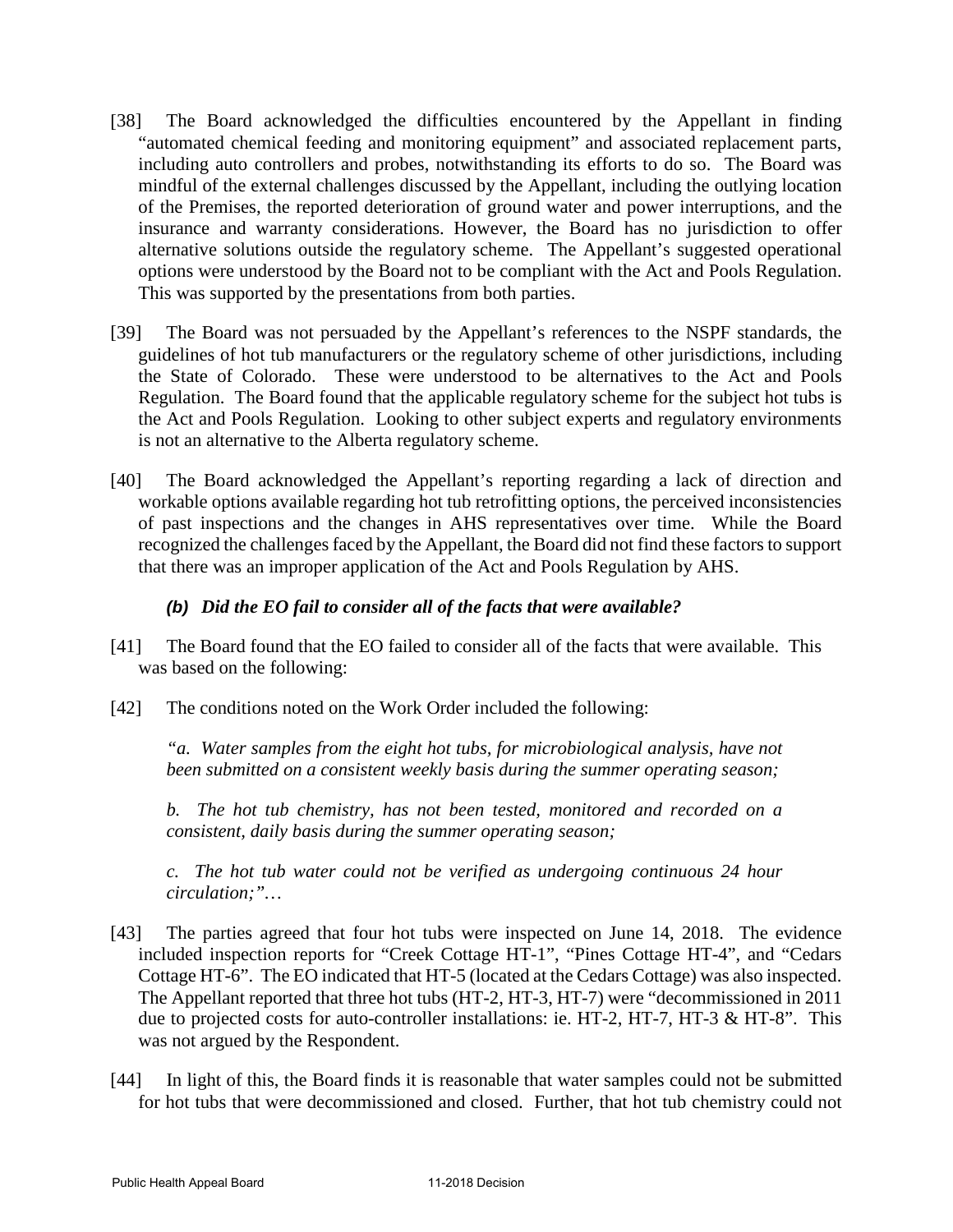be tested, monitored and recorded on a consistent, daily basis for hot tubs that were decommissioned. Lastly, that there could not be continuous 24 hour circulation of a decommissioned hot tub.

[45] The following breaches of the Act, Pools Regulations and Pool Standards were identified in the Work Order:

*"a. Operator has not been taking and submitting water samples from the eight hot tubs for microbiological analysis, on a consistent weekly basis during the summer operating season. This condition is contrary to the requirements of section 19(1) of the Public Swimming Pool Regulations, which states, "A sample of the water in a public swimming pool must be taken and submitted to the Provincial Laboratory of Public Health for microbiological testing in accordance with the Pool Standards (a) every week."*

*b. The hot tub water chemistry, has not been tested, monitored and recorder on a consistent, daily basis. This condition is contrary to the requirements of section 17(1) & (2) of the Public Swimming Pool Regulations, which state, "An owner, the owner's agent, if any, or the pool operator must monitor the quality of water in the public pool routinely and keep proper records of testing results and readings. Tests and results for free chlorine, combined chlorine and pH must be conducted in accordance with the Pool Standards during the normal operating hours of a public swimming pool as often as necessary to enable the owner, owner's agent, if any, or the pool operator to demonstrate water quality." This condition is also contrary to section 5.2.1 and 5.2.2 of the Pool Standards, which states, "the free chlorine, combined chlorine and pH must be tested manually at least once per day. The automated readings and associated set points shall be monitored and recorded at least once per day.* 

*c. The hot tub water could not be verified as continuously circulating on a continuous 24 hours basis. The condition is contrary to the requirements of section 12(2) of the Public Swimming Pool Regulations, which states, "The filtration and circulation systems must always be in operation."…* 

- [46] Further to the discussion under paragraphs [42] and [43], the Board found it was unreasonable for water samples to be taken and submitted for decommissioned hot tubs. Therefore, the Board found section 19(1) of the Pools Regulation was not breached. Likewise, the Board found it was unreasonable that hot tub chemistry would be tested, monitored and recorded on a consistent, daily basis, or, that water would be verified as continuously circulating on a continuous 24 hours basis on decommissioned hot tubs. The Board thus found that section 17(1)  $\&$  (2) of the Pools Regulation, section 5.2.1 and 5.2.2 of the Pool Standards, and section 12(2) of the Pools Regulation had not been breached with regard to the decommissioned hot tubs.
- [47] The Board notes that the definition of *"whirlpool"* as reviewed under paragraph [28] indicates the structure is to contain water. The non-operational hot tubs were reported not to contain water. Therefore, the Board finds it reasonable that section 19(1) of the Pools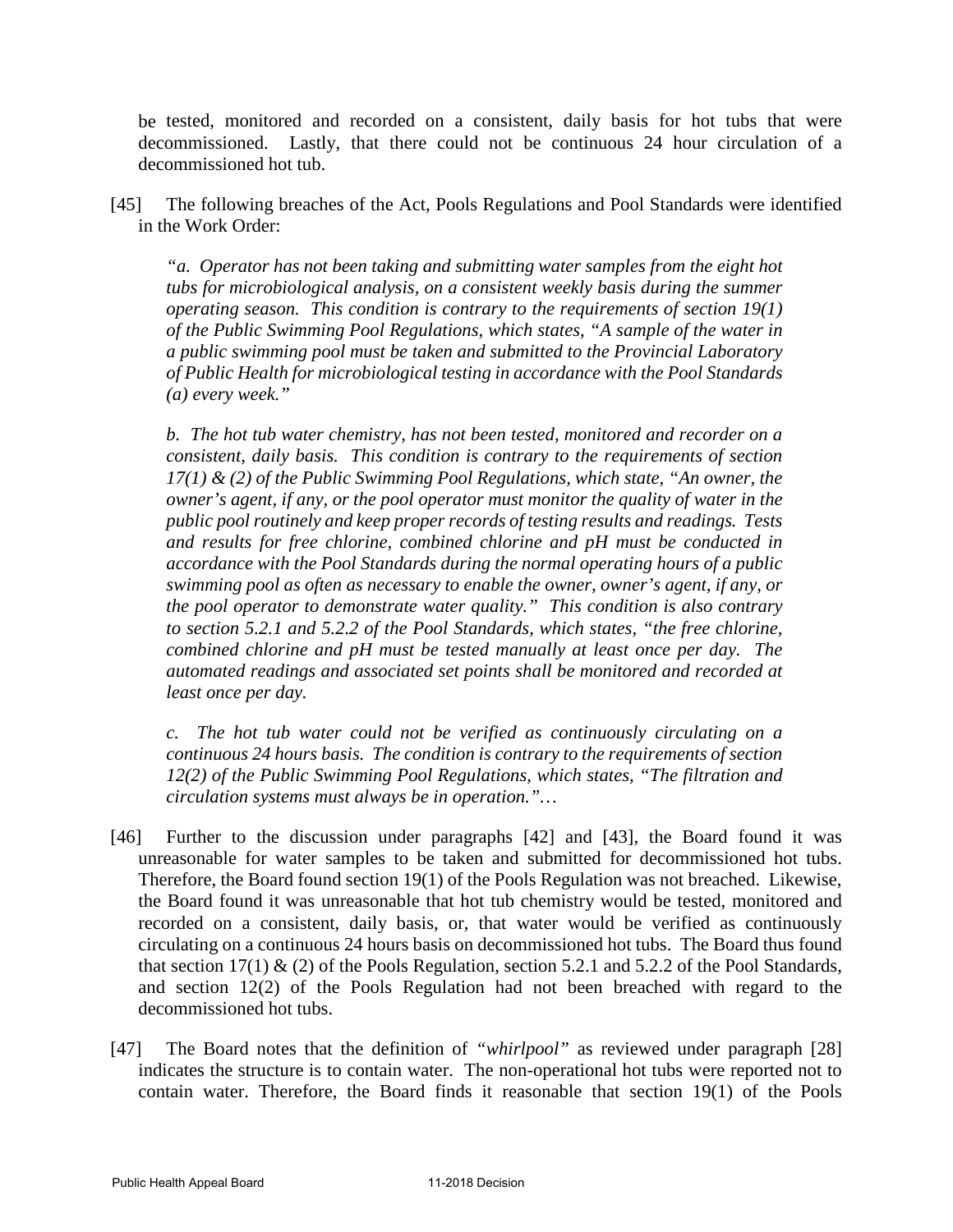Regulation, section 17(1) & (2) of the Pools Regulation, section 5.2.1 and 5.2.2 of the Pool Standards and section 3.1.1(vi) of the Pools Standards would apply to the four operating pools inspected and capable of containing water for operational purposes. The decommissioned hot tubs where found not to meet this operational reality.

[48] The Work Order also included the following conditions:

*"d. Automated chlorine and pH control for the hot tubs could not be verified; and* 

*e. Flow meter installation and turnover rates could not be calculated for all eight hot tubs."*

[49] The aforementioned conditions were deemed by AHS to present breaches of the Act, Pools Regulations and Pool Standards as follows:

*"d. Automated chlorine and pH control for these hot tubs could not be verified. This condition is contrary to the requirements of section 15(1) & (2) of the Public Swimming Pool Regulations, which states, "A public swimming pool must be equipped with automated chemical feeding and monitoring equipment for pH and chlorine. The equipment referred to in subsection (1), must be (a) maintained in good working order, and (b) calibrated and manually tested in accordance with the Pool Standards to ensure that it is working properly."* 

*e. Flow meter installation and turnover rates could not be calculated for all eight hot tubs. This condition is contrary to the requirements of section 3.1.1(vi) of the Pool Standards which states, "A recirculation rate shall be maintained so that an amount of water equivalent to 100 percent of the water volume passes through treatment and is recirculated within 15 minutes for a whirlpool with a volume of less than four cubic meters."…*

- [50] The Board noted that there had been numerous discussions between the parties, attempting to bring the hot tubs into compliance. Further, the Board was mindful of the changes in AHS representatives on the file. Additionally, the Board understood the parties to agree that the Premises presented examples of atypical public swimming pools. To that end, pursuant to section 5(1)(5) of the Public Health Act, the Board directed the parties to re-engage in order to facilitate a fuller understanding, further consideration and re-determination of the functionality and requirements of automated controllers and flow meters with respect to the hot tubs in question.
- [51] The parties did not re-engage, with AHS noting that its jurisdiction was limited to fulfilling the requirements of the legislation, and the Appellant indicating that it had nothing to add to its appeal submissions regarding the functionality and requirements of automated controllers and flow meters.
- [52] On clauses 1d. and 1e. of the Order, the Board maintained the consideration of decommissioned hot tubs discussed under paragraphs [42] and [43]. Following the same rationale, the Board found it reasonable that automated chlorine and pH control for the decommissioned hot tubs could not be verified. Further, that flow meter installation and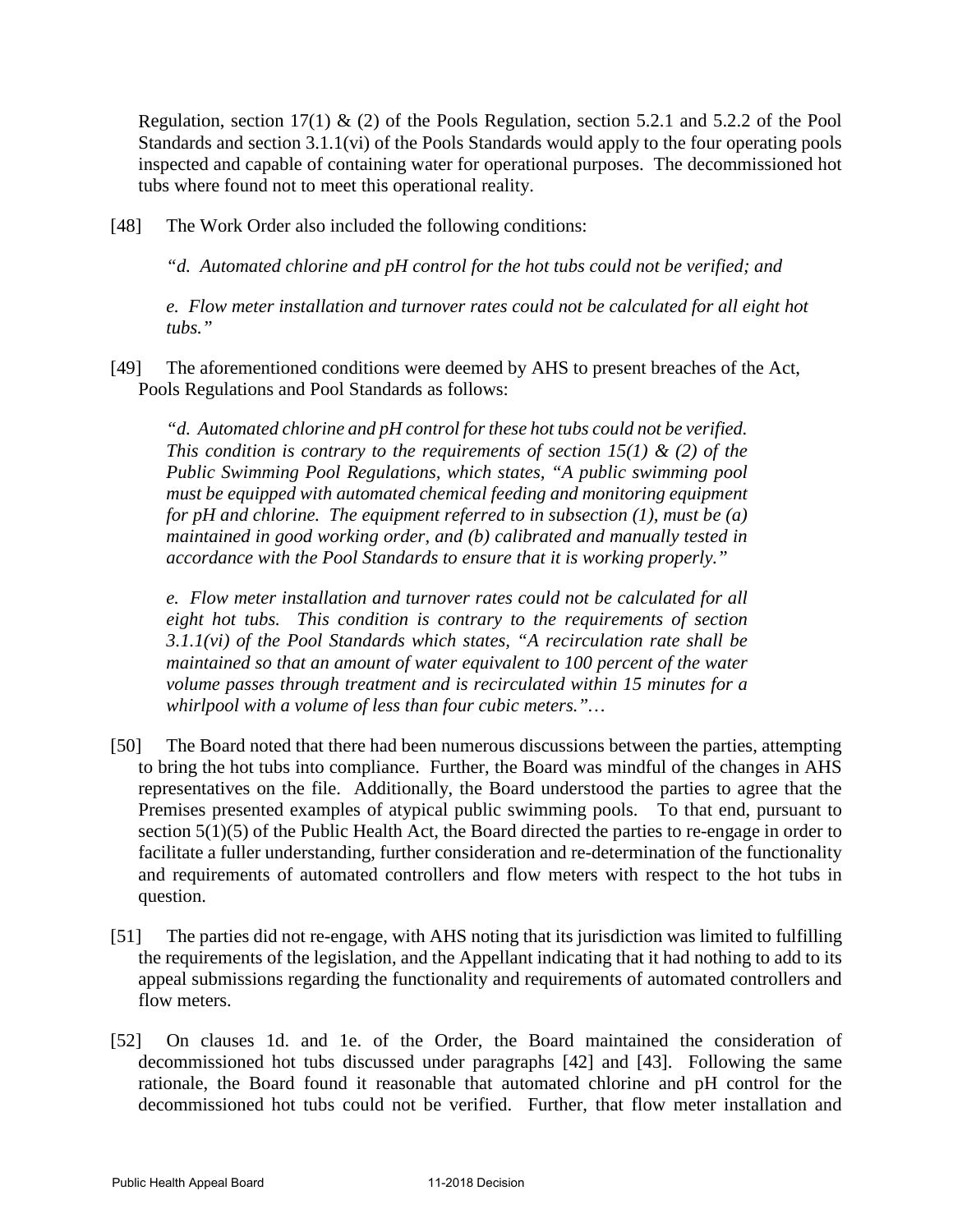turnover rates could not be calculated for all eight hot tubs. It follows that the Board did not considered a breach of section 15(1) & (2) of the Pools Regulation, or section 3.1.1(vi) of the Pool Standards with regard to the decommissioned hot tubs.

- [53] In summary, the Board found the weight of evidence to support that:
	- (a) The EO properly applied the Act and the Pools Regulations to the Appellant's operation and use of the hot tubs.
	- (b) The EO failed to consider all of the facts that were available.

## **Board Conclusion**

[54] In light of the above findings, the Board varied the Work Order as follows:

*1. That the Owner immediately undertake and diligently pursue the completion of the following work in and about the above noted premises, namely:* 

*a. Collect and submit water samples for microbiological analysis, on a consistent weekly basis, from all hot tubs operating at any point during the week.* 

*b. The hot tub water chemistry of all operating hot tubs must be tested, monitored and recorded on a consistent, daily basis when the hot tubs are approved to operate. Free chlorine must be kept at a minimum of 2 ppm and should be kept at a maximum of 5 ppm; pH must be maintained between 6.8 – 7.6 units; alkalinity should be kept at 60 – 180 mg/l.* 

*c. The water of all operating hot tubs must be kept circulating on a continuous 24 hours basis.* 

*d. The automated controller for the operating hot tubs for chlorine and pH control must be operating and maintained.* 

*e. The flow meters for operating hot tubs must be installed in accordance to manufacturer instructions and turnover rates must be calculated and meet requirements of the Pool Standards such that the flow rates do not exceed the capacity of the water filters.*

No variances were made to clauses 1f, 1g, or 1h of the Order.